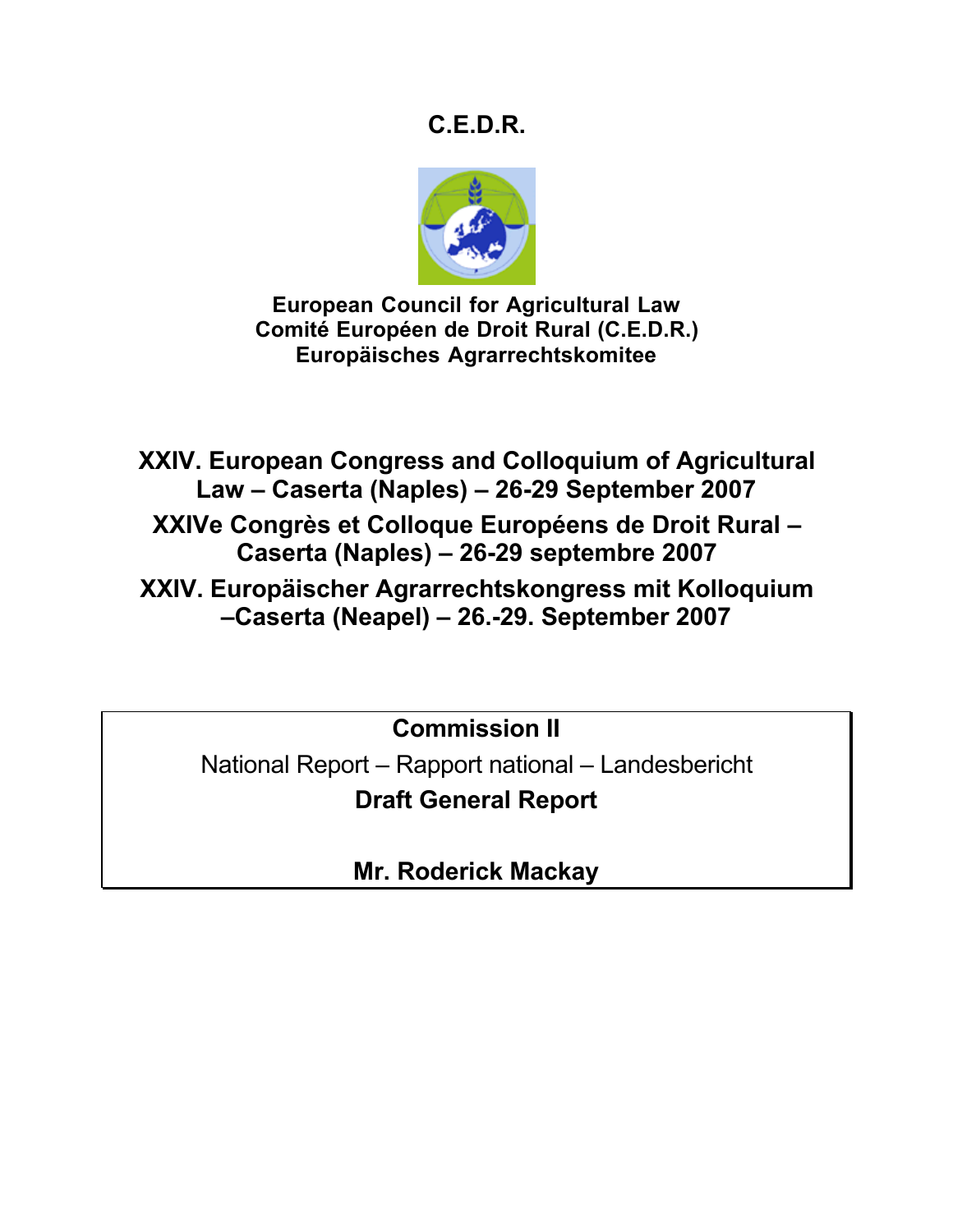# **Draft General Report**

Commission II

by: Roderick Mackay FRICS FCIArb Rappoteur General Salisbury ,

1. There is general provision in all countries for rural property disputes to be settled by Arbitration. In general the statutory rules follow the UNICITRAL model. England has internationally useable rules but these are set out in the Arbitration Act 1996.

The countries that have adopted the UNCITRAL Rules are:

 Argentina Austria Finland 1992 Germany 1997 Italy 2006 **Netherlands**  Norway 2004 Poland 2005 **Scotland**  Spain USA some states.

Those that have not adopted UNCITRAL Rules

 England & Wales France Luxemburg USA some states. The USA seems to have moved away from Arbitration in favour of Mediation.

2. There are a number of specialised Tribunals in some countries and the most developed of these is the Appeals Board for Rural Industries of Finland dealing with matters between farmers and the state.

England & Wales has a Tribunal for these purposes but its findings are

only advisory and not binding.

France has the Tribunal Paritaire and Norway the Land Consolidation Court which deal with similar problems.

In most countries the arbitration proceedings and awards are private but Norway allows awards to be made public unless the parties agree on privacy.

3. Few countries apart from the UK use Independent Assessors. It would be interesting to know why this might be.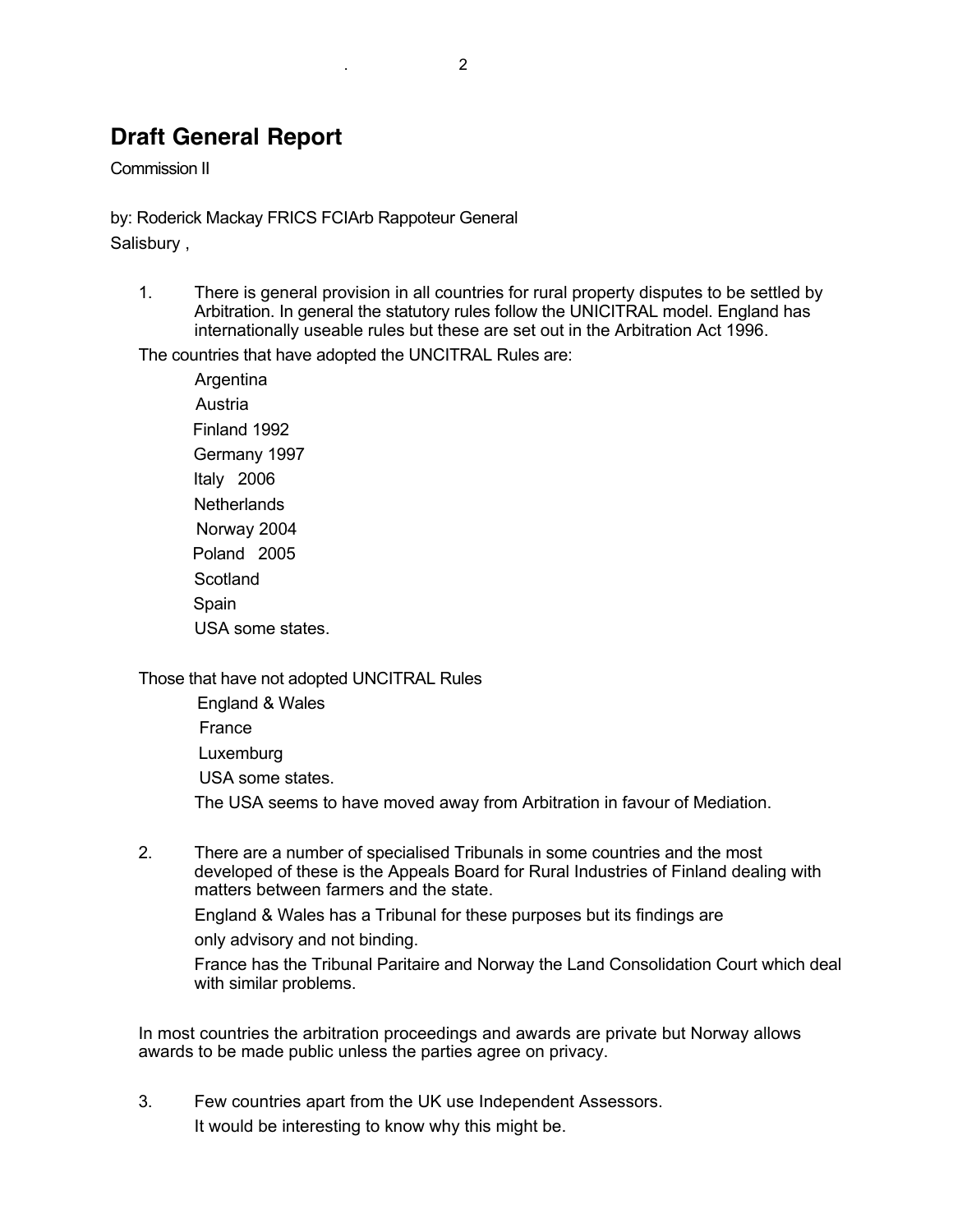4. Mediation is encouraged in all countries some more than others. The systems for mediation in the US seem to have become more complicated and expensive so much of the benefits of mediation would appear to have been lost.

 No country appears to have adopted the EU Draft Directive but most are proceeding along similar lines.

 One query thrown up is the idea of a judge or mediator conducting a mediation first and then proceeding to a formal court hearing or arbitration with the same person. In the UK this is unlikely to be possible because the mediator might have been presented with matters that the parties did not wish to bring to the court. On the other hand it is likely that the mediator in these circumstances is unlikely to get an agreement since he will be unable to explore all possible methods of agreement. In mediation an agreement of the dispute is often achieved outside the limits of the formal dispute. This is one of the strengths of the system.

Austria has a system on neighbour disputes where the parties have to show that they have tried serious negotiation or mediation before going to court. In the UK the courts encourage the parties to go to mediation in the first instance and if a party refuses then the court may award costs against them.

Norway has a similar system.

5. Appeals Appeal from Arbitration are limited in some countries.

In the Netherlands an appeal from an arbitration is only possible if the

 parties have arranged this in their contract. In England & Wales there is an option for the parties to agree at the start of the arbitration that there shall be no right of appeal. In all cases in England & Wales an appeal is only possible on a point of law.

# **DISCUSSION POINTS**

#### **Question 1**

Is arbitration under the UNCITRAL model or equivalent working generally in Rural Law?

Could it be improved?.

## **Question 2**

Are Specialist Tribunals working in Rural Law?

Could they be improved.?